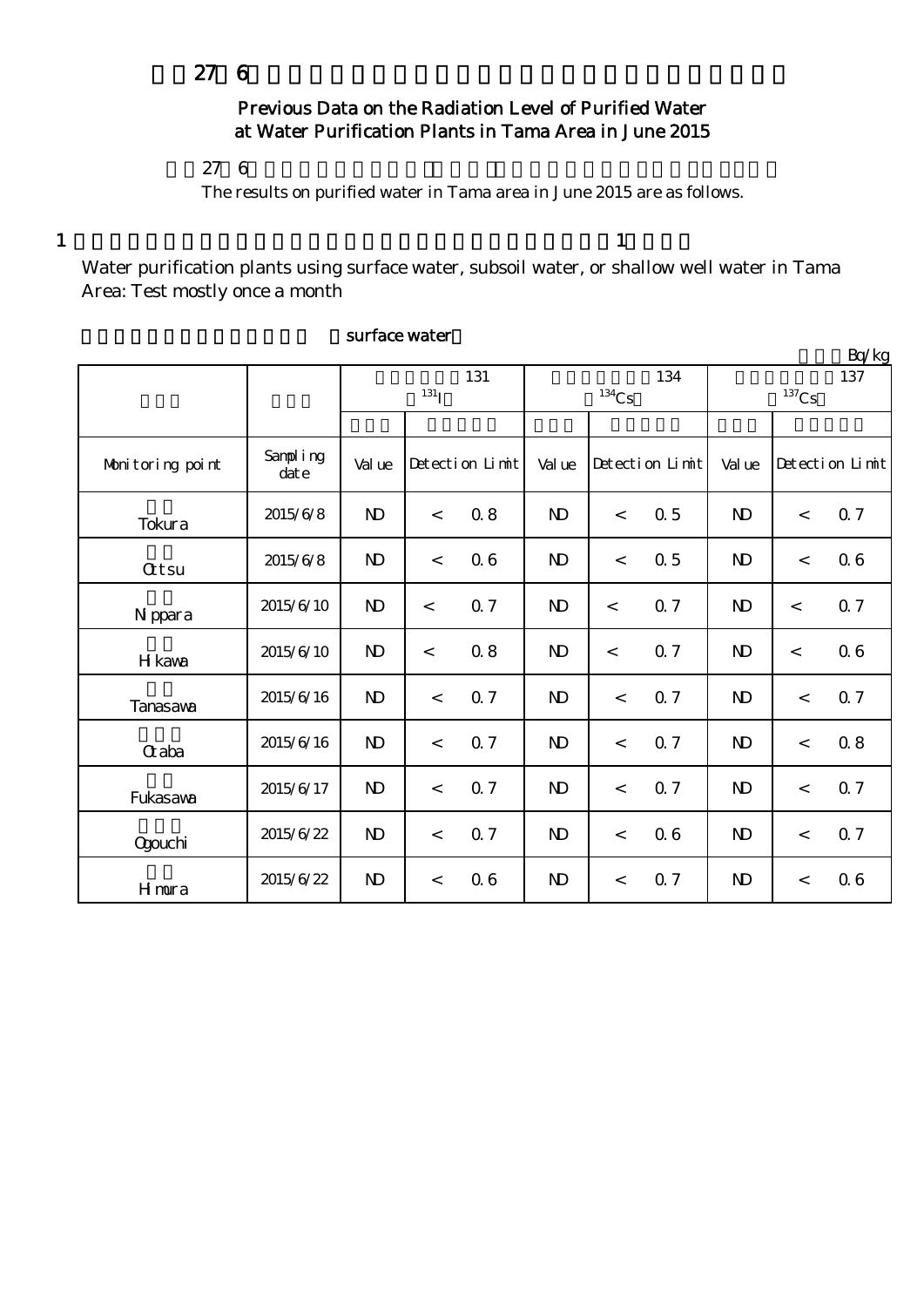subsoil water

|                  |                  | 131<br>$^{131}$ I |                 |     |              | $^{134}\mathrm{Cs}$ | 134 | $-9.17$<br>137<br>$^{137}\mathrm{Cs}$ |                 |     |
|------------------|------------------|-------------------|-----------------|-----|--------------|---------------------|-----|---------------------------------------|-----------------|-----|
|                  |                  |                   |                 |     |              |                     |     |                                       |                 |     |
| Monitoring point | Sampling<br>date | Val ue            | Detection Limit |     | Val ue       | Detection Limit     |     | Val ue                                | Detection Limit |     |
| Chi gasedai ni   | 2015/6/9         | $\mathbf{D}$      | 0.7<br>$\prec$  |     | $\mathbf{D}$ | $\,<$               | 0.5 | $\mathbf{D}$                          | $\,<\,$         | 06  |
| H nat awada      | 2015/6/9         | $\mathbf{D}$      | $\lt$           | 06  | $\mathbf{D}$ | $\,<\,$             | 0.7 | $\mathbf{D}$                          | $\lt$           | Q 7 |
| Nari ki          | 2015/6/15        | $\mathbf{N}$      | $\lt$           | 0.7 | $\mathbf{D}$ | $\lt$               | 0.5 | $\mathbf{D}$                          | $\,<\,$         | 0.7 |
| Fut anat ao      | 2015/6/15        | $\mathbf{D}$      | $\overline{a}$  | 0.8 | $\mathbf{D}$ | $\,<\,$             | 0.7 | $\mathbf{D}$                          | $\,<\,$         | 0.8 |
| Takat suki       | 2015/6/18        | $\mathbf{D}$      | $\lt$           | 0.9 | $\mathbf{D}$ | $\,<$               | 06  | $\mathbf{D}$                          | $\lt$           | 0.7 |
| Savai dai i chi  | 2015/6/23        | $\mathbf{D}$      | $\prec$         | Q 7 | $\mathbf{D}$ | $\,<$               | 0.8 | $\mathbf{D}$                          | $\,<\,$         | 0.8 |
| Savai dai ni     | 2015/6/23        | $\mathbf{N}$      | $\lt$           | 06  | $\mathbf{D}$ | $\lt$               | 06  | $\mathbf{D}$                          | $\,<\,$         | 0.7 |
| Mitakesann       | 2015/6/24        | $\mathbf{D}$      | $\lt$           | 0.7 | $\mathbf{D}$ | $\,<$               | 0.8 | $\mathbf{D}$                          | $\,<\,$         | 0.7 |

## shallow well

|                  |                  |                  |       |                 |              | <u>Bq/kg</u> |                 |              |         |                 |  |
|------------------|------------------|------------------|-------|-----------------|--------------|--------------|-----------------|--------------|---------|-----------------|--|
|                  |                  | 131              |       |                 | 134          |              |                 | 137          |         |                 |  |
|                  |                  | 131 <sub>T</sub> |       |                 |              | $134$ Cs     |                 | $137$ Cs     |         |                 |  |
|                  |                  |                  |       |                 |              |              |                 |              |         |                 |  |
| Monitoring point | Sampling<br>date | Val ue           |       | Detection Limit | Val ue       |              | Detection Limit | Val ue       |         | Detection Limit |  |
| Sugi nami        | 2015/6/4         | N)               | $\lt$ | 0.8             | $\mathbf{D}$ | $\,<$        | Q <sub>7</sub>  | $\mathbf{D}$ | $\,<\,$ | 0.9             |  |
| Kaniyot sugi     | 2015/6/11        | ND.              | $\lt$ | 0.8             | $\mathbf{D}$ | $\lt$        | 0.5             | $\mathbf{D}$ | $\lt$   | Q <sub>7</sub>  |  |
| kamiisi hara     | 2015/6/18        | N)               | $\lt$ | 0.7             | $\mathbf{D}$ | $\lt$        | 06              | $\mathbf{D}$ | $\lt$   | 0.8             |  |

 $D_{\infty}/k$ 

単位:Bq/kg